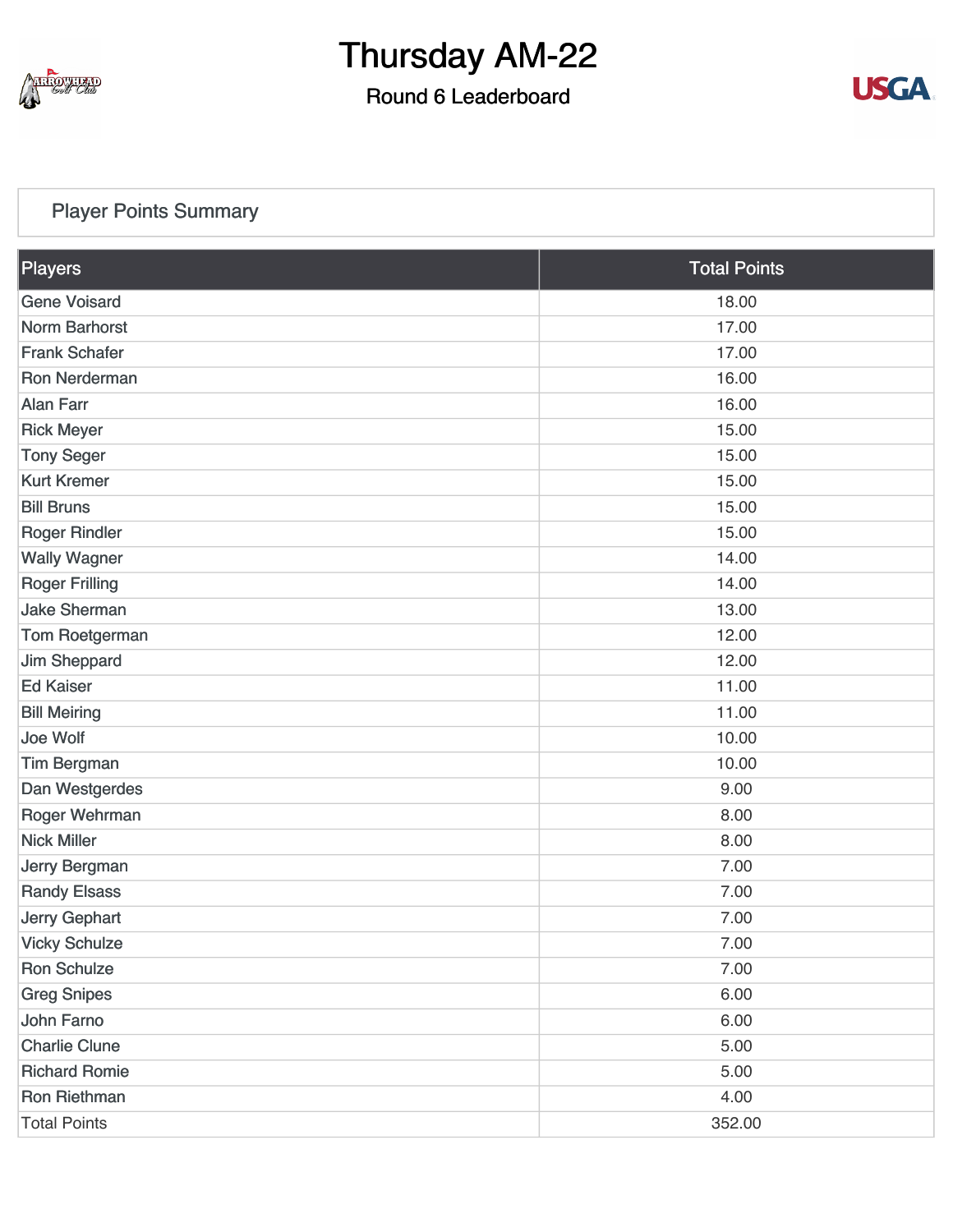

## Round 6 Leaderboard



### [Team Points Summary](https://static.golfgenius.com/v2tournaments/team_points?league_id=8234394788888061414&round_id=8404776568768963973)

| Teams                       | <b>Total Points</b> |
|-----------------------------|---------------------|
| <b>Buff &amp; Nuff</b>      | 30.00               |
| Frank - Jake                | 30.00               |
| <b>Packer Backers</b>       | 29.00               |
| <b>Gilbert Station</b>      | 27.00               |
| Tom-Rog                     | 27.00               |
| Ab-Normal                   | 25.00               |
| <b>Bill &amp; Harold</b>    | 24.00               |
| F & E                       | 23.00               |
| <b>Covid Kings</b>          | 21.00               |
| <b>Lake Rats</b>            | 20.00               |
| <b>Romie Sporting Goods</b> | 19.00               |
| Joe & Jerry                 | 17.00               |
| <b>Newport Jets</b>         | 17.00               |
| Ron-Ed                      | 15.00               |
| <b>Car Quest</b>            | 14.00               |
| Ron & Vicky                 | 14.00               |
| <b>Total Points</b>         | 352.00              |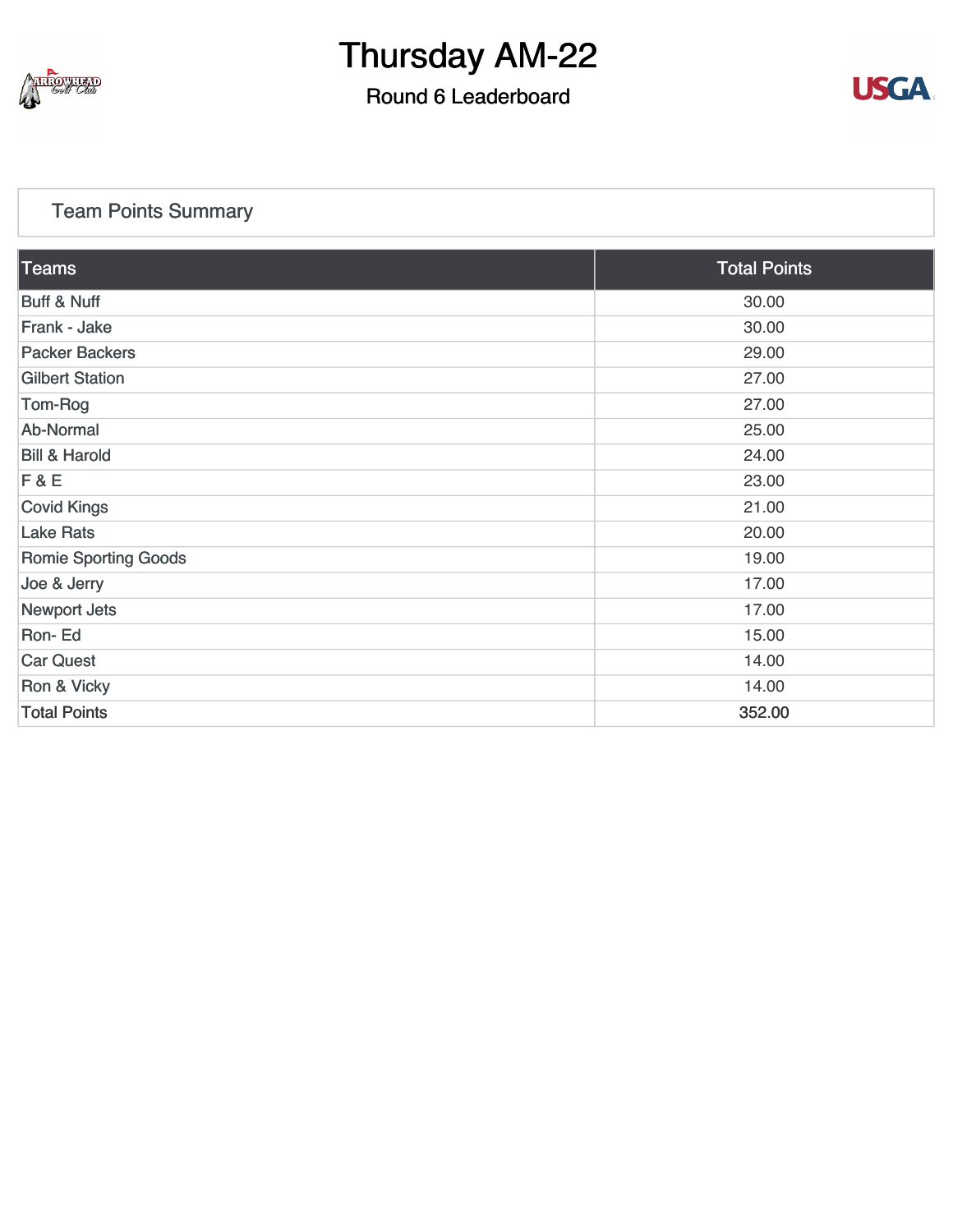

## Round 6 Leaderboard



## [League Play - Thursday AM](https://static.golfgenius.com/v2tournaments/8404788093172852019?called_from=&round_index=6)

| <b>Points</b>                         | Player                                   | Match       | Player                                       | <b>Points</b> |  |  |
|---------------------------------------|------------------------------------------|-------------|----------------------------------------------|---------------|--|--|
| 12.00                                 | Tom-Rog (Tom Roetgerman)                 | 1 up        | <b>Newport Jets (Tim Bergman)</b>            | 10.00         |  |  |
| 15.00                                 | <b>Tom-Rog (Roger Rindler)</b>           | 2 up        | Newport Jets (Jerry Gephart)                 | 7.00          |  |  |
| 8.00                                  | <b>Bill &amp; Harold (Nick Miller)</b>   | 1 up        | <b>Lake Rats (Wally Wagner)</b>              | 14.00         |  |  |
| 16.00                                 | <b>Bill &amp; Harold (Ron Nerderman)</b> | 4 & 3       | Lake Rats (John Farno)                       | 6.00          |  |  |
| 10.00                                 | Joe & Jerry (Joe Wolf)                   | 3 & 2       | <b>Gilbert Station (Jim Sheppard)</b>        | 12.00         |  |  |
| 7.00                                  | Joe & Jerry (Jerry Bergman)              | 281         | <b>Gilbert Station (Kurt Kremer)</b>         | 15.00         |  |  |
| 5.00                                  | <b>Car Quest (Charlie Clune)</b>         | 4 & 3       | Frank - Jake (Frank Schafer)                 | 17.00         |  |  |
| 9.00                                  | Car Quest (Dan Westgerdes)               | <b>Tied</b> | Frank - Jake (Jake Sherman)                  | 13.00         |  |  |
| 6.00                                  | <b>Covid Kings (Greg Snipes)</b>         | 281         | F & E (Alan Farr)                            | 16.00         |  |  |
| 15.00                                 | <b>Covid Kings (Tony Seger)</b>          | 2 up        | F & E (Randy Elsass)                         | 7.00          |  |  |
| 8.00                                  | Ab-Normal (Roger Wehrman)                | 4 & 3       | <b>Romie Sporting Goods (Roger Frilling)</b> | 14.00         |  |  |
| 17.00                                 | Ab-Normal (Norm Barhorst)                | 3 & 1       | Romie Sporting Goods (Richard Romie)         | 5.00          |  |  |
| 11.00                                 | Ron-Ed (Ed Kaiser)                       | <b>Tied</b> | <b>Packer Backers (Bill Meiring)</b>         | 11.00         |  |  |
| 4.00                                  | Ron-Ed (Ron Riethman)                    | 4 & 3       | <b>Packer Backers (Gene Voisard)</b>         | 18.00         |  |  |
| 7.00                                  | Ron & Vicky (Ron Schulze)                | 3 & 2       | <b>Buff &amp; Nuff (Rick Meyer)</b>          | 15.00         |  |  |
| 7.00                                  | Ron & Vicky (Vicky Schulze)              | 281         | <b>Buff &amp; Nuff (Bill Bruns)</b>          | 15.00         |  |  |
| <b>Total Points Allocated: 352.00</b> |                                          |             |                                              |               |  |  |